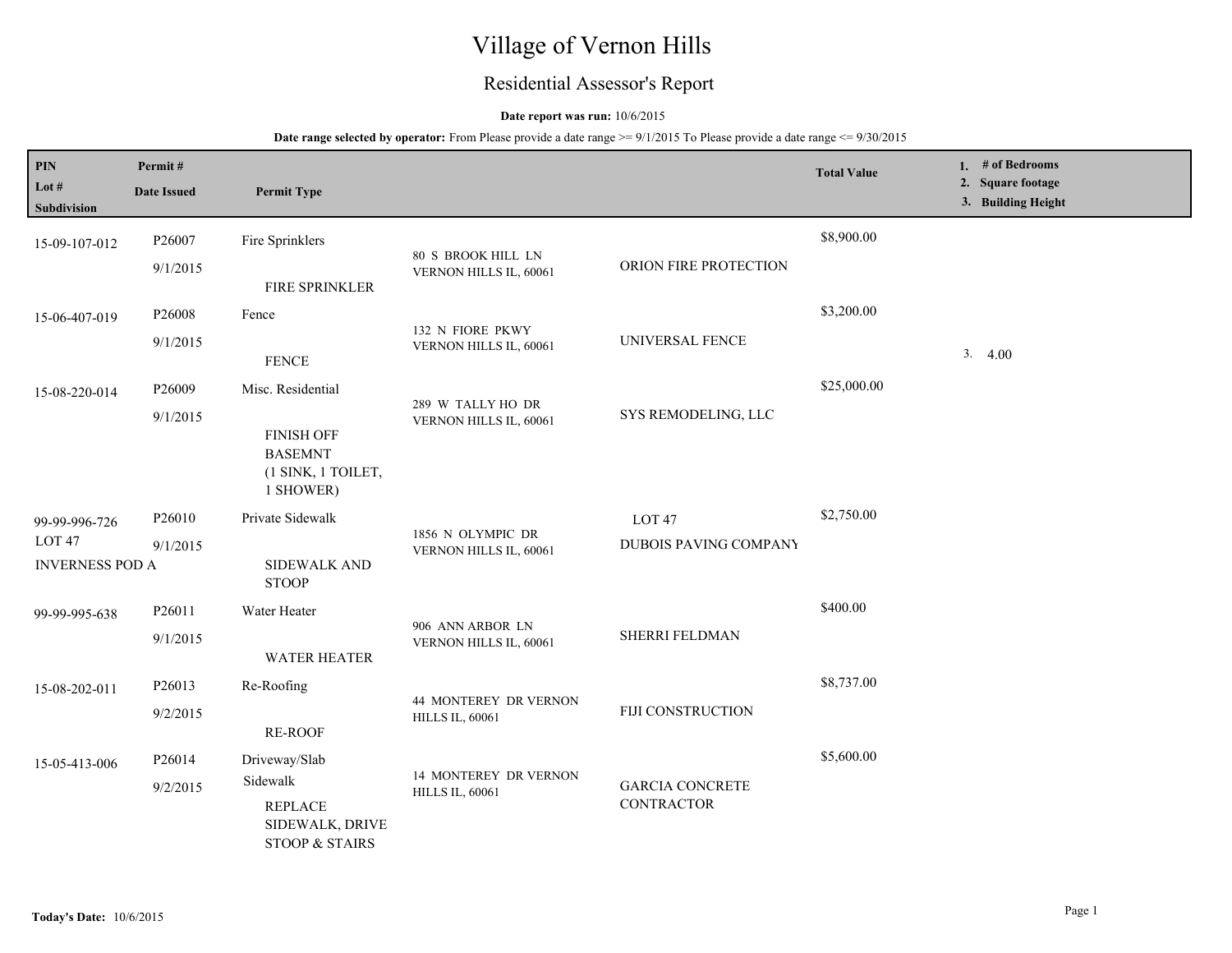| PIN<br>Lot $#$<br><b>Subdivision</b> | Permit#<br><b>Date Issued</b>  | <b>Permit Type</b>                                  |                                                       |                                                | <b>Total Value</b> | 1. # of Bedrooms<br>2. Square footage<br>3. Building Height |  |
|--------------------------------------|--------------------------------|-----------------------------------------------------|-------------------------------------------------------|------------------------------------------------|--------------------|-------------------------------------------------------------|--|
| 99-99-996-678                        | P26016<br>9/3/2015             | Air Conditioning<br>Furnance<br><b>AC/FURNACE</b>   | 310 E MARSEILLES ST<br>VERNON HILLS IL, 60061         | JOHN C BROWN                                   | \$9,500.00         |                                                             |  |
| 99-99-991-924                        | P26017<br>9/3/2015             | Re-Roofing<br><b>REROOF</b>                         | 1971 N TREVINO TER<br>VERNON HILLS IL, 60061          | AMERICAN BUILDING<br>CONTRACTORS INC-UNLIM     | \$14,386.00        |                                                             |  |
| 99-99-101-742<br>LOT 24, POD 18      | P26021<br>9/4/2015             | Lawn Sprinklers<br><b>LAWN</b><br><b>IRRIGATION</b> | 1652 LAKE CHARLES<br>VERNON HILLS IL, 60061           | 18<br>AMERICAN NATIONAL<br><b>SPRINKLER</b>    | \$5,000.00         |                                                             |  |
| 99-00-000-039                        | P26022<br>9/4/2015             | Lawn Sprinklers<br><b>LAWN</b><br><b>IRRIGATION</b> | 271 W CONGRESSIONAL CT<br>VERNON HILLS IL, 60061      | AMERICAN NATIONAL<br><b>SPRINKLER</b>          | \$5,200.00         |                                                             |  |
| 15-05-403-009                        | P26023<br>9/4/2015             | Furnace<br>Air<br><b>FURNACE AND A/C</b>            | 310 ARDMORE CT VERNON<br><b>HILLS IL, 60061</b>       | ARS OF ILLINOIS (AMERICA<br><b>RESIDENTIAL</b> | \$12,258.00        |                                                             |  |
| 15-05-415-003                        | P26024<br>9/8/2015             | Air Conditioning<br>A/C                             | 9 MONTEREY DR VERNON<br><b>HILLS IL, 60061</b>        | ALLIED AIR CONDITIONING<br><b>HEATING</b>      | \$2,900.00         |                                                             |  |
| 15-04-306-003                        | P <sub>26025</sub><br>9/8/2015 | Re-Roofing<br><b>RE-ROOF</b>                        | <b>11 AUGUSTA DR VERNON</b><br><b>HILLS IL, 60061</b> | NUVOHAUS HOME<br><b>IMPROVEMENT</b>            | \$8,440.00         |                                                             |  |
| 15-06-411-009                        | P26026<br>9/8/2015             | Re-Roofing<br><b>RE-ROOF</b>                        | 909 BELLE ISLE LN VERNON<br><b>HILLS IL, 60061</b>    | <b>WILSON HOME RESTORATI</b>                   | \$9,500.00         |                                                             |  |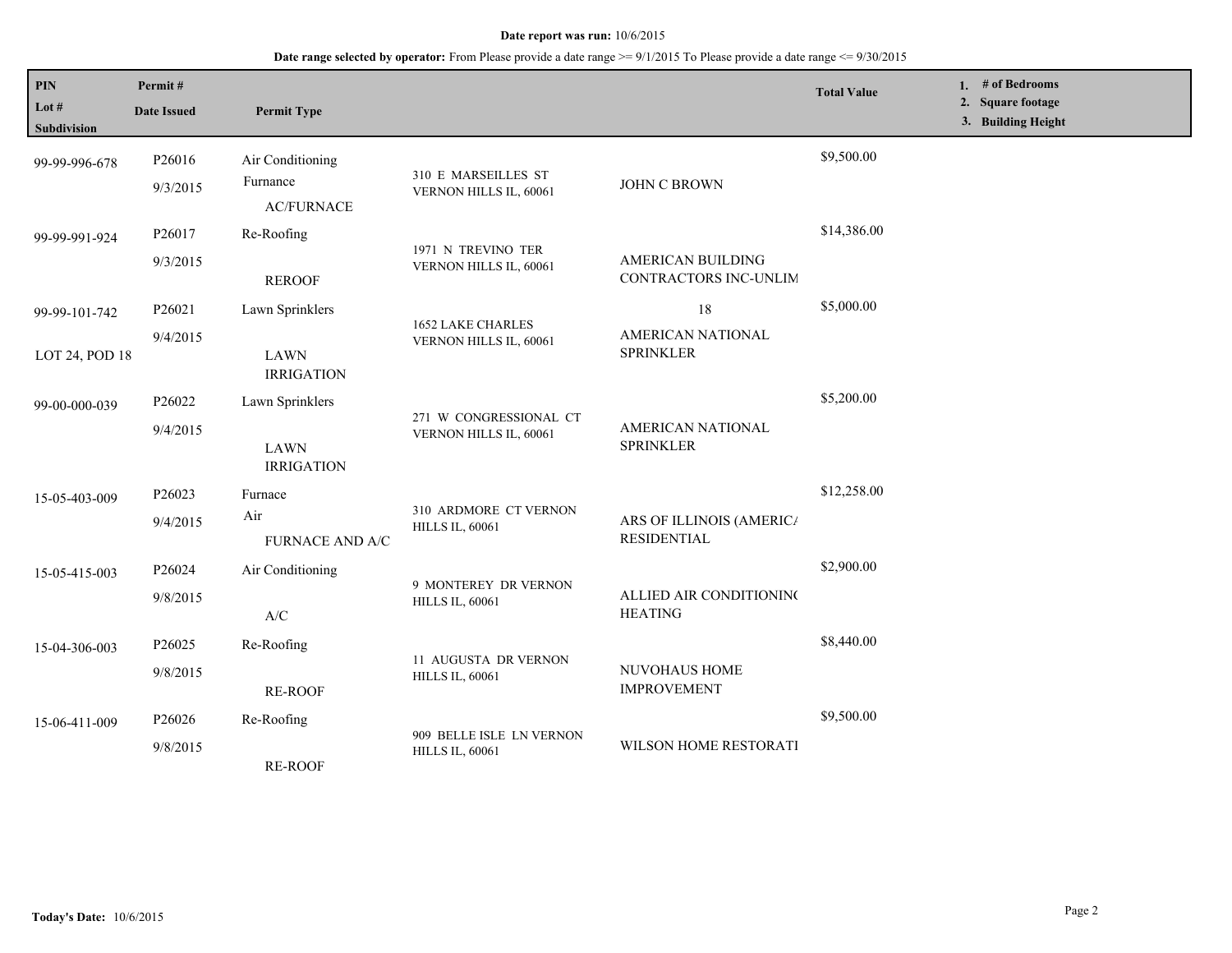| PIN<br>Lot #<br><b>Subdivision</b>                      | Permit#<br><b>Date Issued</b>  | <b>Permit Type</b>                                                                                                                          |                                                        |                                               | <b>Total Value</b> | 1. # of Bedrooms<br>2. Square footage<br>3. Building Height |
|---------------------------------------------------------|--------------------------------|---------------------------------------------------------------------------------------------------------------------------------------------|--------------------------------------------------------|-----------------------------------------------|--------------------|-------------------------------------------------------------|
| 11-29-201-060<br>LOT <sub>13</sub><br>ROYAL TROON POD 9 | P <sub>26028</sub><br>9/8/2015 | Swimming Pool/Spa<br>Dog run<br>Misc <sub>ResTUB</sub> , PATIO,<br>Patio <sub>GRILL</sub> AREA,<br>FIREPLACE,<br>PERGOLA, DOG<br><b>RUN</b> | 2343 N HAZELTIME DR<br>VERNON HILLS IL, 60061          | LOT <sub>13</sub><br><b>CHRISTOPHER KELLY</b> | \$44,000.00        |                                                             |
| 99-99-996-638                                           | P26031<br>9/8/2015             | Security System<br><b>SECURITY</b><br><b>SYSTEM</b>                                                                                         | 198 E LASALLE ST VERNON<br><b>HILLS IL, 60061</b>      | <b>JEFF RAGAN</b>                             | \$365.00           |                                                             |
| 15-08-204-004                                           | P26033<br>9/9/2015             | Fence<br><b>FENCE</b>                                                                                                                       | 33 MONTGOMERY LN<br>VERNON HILLS IL, 60061             | DEE ANN ELLIS                                 | \$2,680.00         | 3.4.00                                                      |
| 15-09-105-014                                           | P26034<br>9/9/2015             | Siding/Soffit/Fascia<br><b>SIDING</b>                                                                                                       | 278 S HOBBLE BUSH LN<br>VERNON HILLS IL, 60061         | <b>RCC PLUS</b>                               | \$9,700.00         |                                                             |
| 99-00-000-569                                           | P26035<br>9/9/2015             | Water Heater<br><b>WATER HEATER</b>                                                                                                         | 543 E HARVEY LAKE DR<br>VERNON HILLS IL, 60061         | <b>BERNARD CHERNOFF</b>                       | \$603.00           |                                                             |
| 11-29-206-002<br>LOT 16<br>ROYAL BIRKDALE               | P26036<br>9/9/2015             | Water Heater<br><b>WATER HEATER</b>                                                                                                         | 2003 N ROYAL BIRKDALE<br>DR VERNON HILLS IL, 60061     | LOT 16<br><b>SUSIE LUKYAN</b>                 | \$1,250.00         |                                                             |
| 15-04-106-006                                           | P26038<br>9/10/2015            | Deck<br><b>DECK</b>                                                                                                                         | <b>6 LEXINGTON DR VERNON</b><br><b>HILLS IL, 60061</b> | <b>BAUTISTA GENERAL</b><br>CONSTRUCTION       | \$8,800.00         | $3. \quad 2.50$                                             |
| 99-99-994-430                                           | P26039<br>9/10/2015            | Misc. Residential<br><b>BASEMENT: FULL</b><br><b>BATH &amp;</b><br>KITCHENETTE: 4<br><b>FIXTURES</b>                                        | 440 W TORREY PINES WAY<br>VERNON HILLS IL, 60061       | MATRIX BASEMENT FINISH<br><b>SYSTEMS</b>      | \$115,000.00       |                                                             |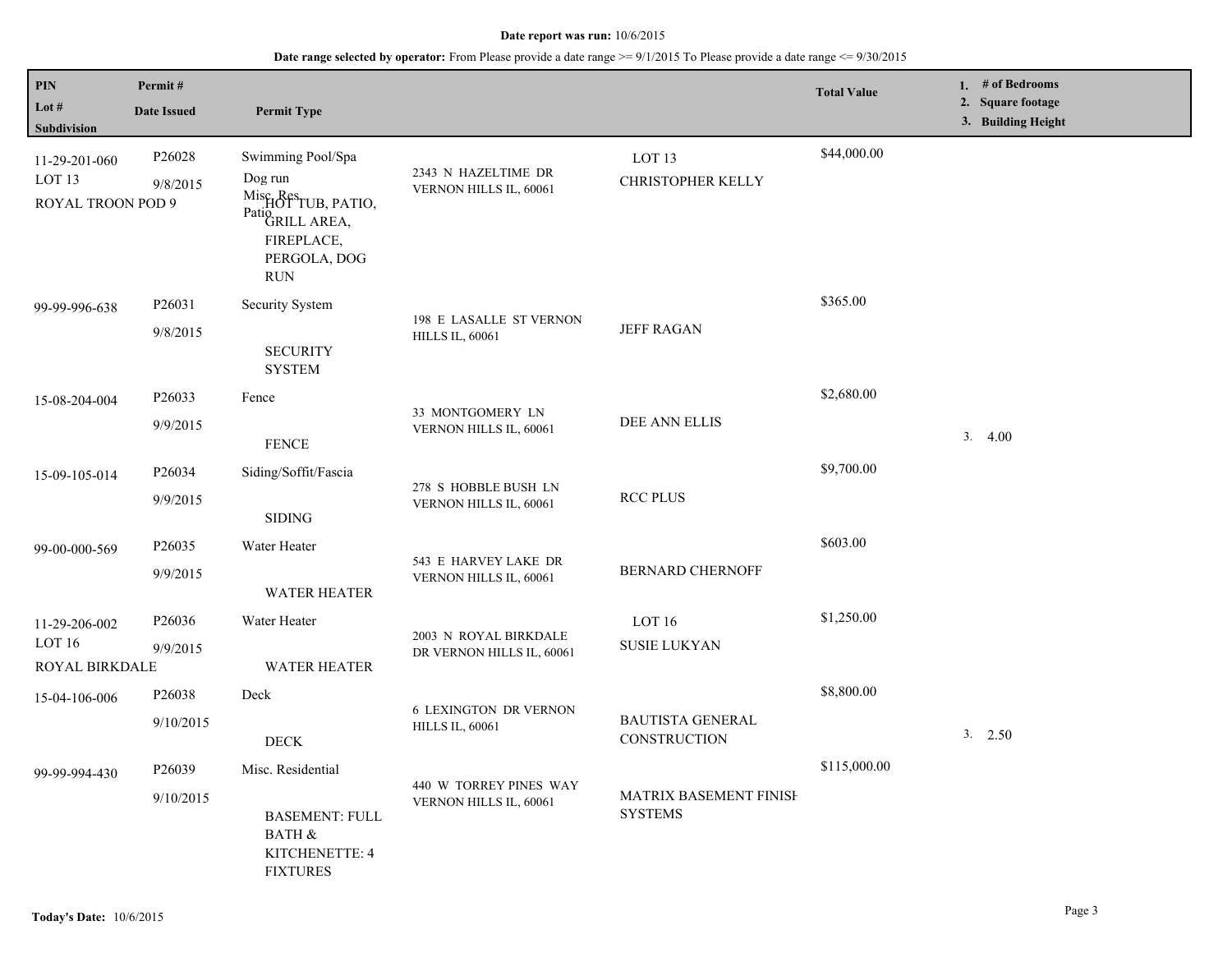| PIN<br>Lot #<br><b>Subdivision</b>                                 | Permit#<br><b>Date Issued</b>   | <b>Permit Type</b>                                                              |                                                    |                                                               | <b>Total Value</b> | # of Bedrooms<br>1.<br>2. Square footage<br>3. Building Height |
|--------------------------------------------------------------------|---------------------------------|---------------------------------------------------------------------------------|----------------------------------------------------|---------------------------------------------------------------|--------------------|----------------------------------------------------------------|
| 99-99-100-331<br>LOT <sub>44</sub><br><b>GREGG'S LANDING POD E</b> | P <sub>26040</sub><br>9/10/2015 | Misc. Residential<br><b>BSMT: FULL BATH:</b><br><b>3 FIXTURES</b>               | 1544 N OAKMONT DR<br>VERNON HILLS IL, 60061        | LOT <sub>44</sub><br>MATRIX BASEMENT FINISH<br><b>SYSTEMS</b> | \$81,302.00        |                                                                |
| 15-08-106-014                                                      | P26041<br>9/10/2015             | Furnace<br>Air<br><b>FURNACE AND A/C</b><br>(A/C RELOCATED)                     | 202 COURT OF ASH VERNON<br><b>HILLS IL, 60061</b>  | MICHAEL WAGROWSKI                                             | \$6,930.00         |                                                                |
| 99-00-000-501                                                      | P26042<br>9/10/2015             | Furnace<br><b>FURNACE</b>                                                       | 402 E PINE LAKE CIR<br>VERNON HILLS IL, 60061      | ABC PLUMBING, HEATING<br><b>COOLING</b>                       | \$5,629.00         |                                                                |
| 99-99-996-541<br>22<br><b>INVERNESS</b>                            | P26043<br>9/10/2015             | Private Sidewalk<br>STOOP AND STEPS                                             | 1859 N TREVINO TER<br>VERNON HILLS IL, 60061       | 22<br><b>DUBOIS PAVING COMPANY</b>                            | \$1,000.00         |                                                                |
| 15-07-209-059                                                      | P26044<br>9/10/2015             | Re-Roofing<br><b>REROOF</b>                                                     | 1036 W WILDFLOWER CT<br>VERNON HILLS IL, 60061     | SENTRY RSW, INC                                               | \$17,869.00        |                                                                |
| 15-08-405-009                                                      | P <sub>26045</sub><br>9/10/2015 | Shed<br><b>SHED</b>                                                             | 342 SUTCLIFFE CIR VERNON<br><b>HILLS IL, 60061</b> | <b>STEVE SCHULDT</b>                                          | \$2,240.00         | 3. 10.00                                                       |
| 11-32-201-004                                                      | P26047<br>9/11/2015             | Misc. Residential<br>REPLACE PATIO<br><b>DOOR WITH</b><br><b>SLIDING WINDOW</b> | 204 LOWELL PL VERNON<br><b>HILLS IL, 60061</b>     | RENEWAL BY ANDERSEN                                           | \$2,647.00         |                                                                |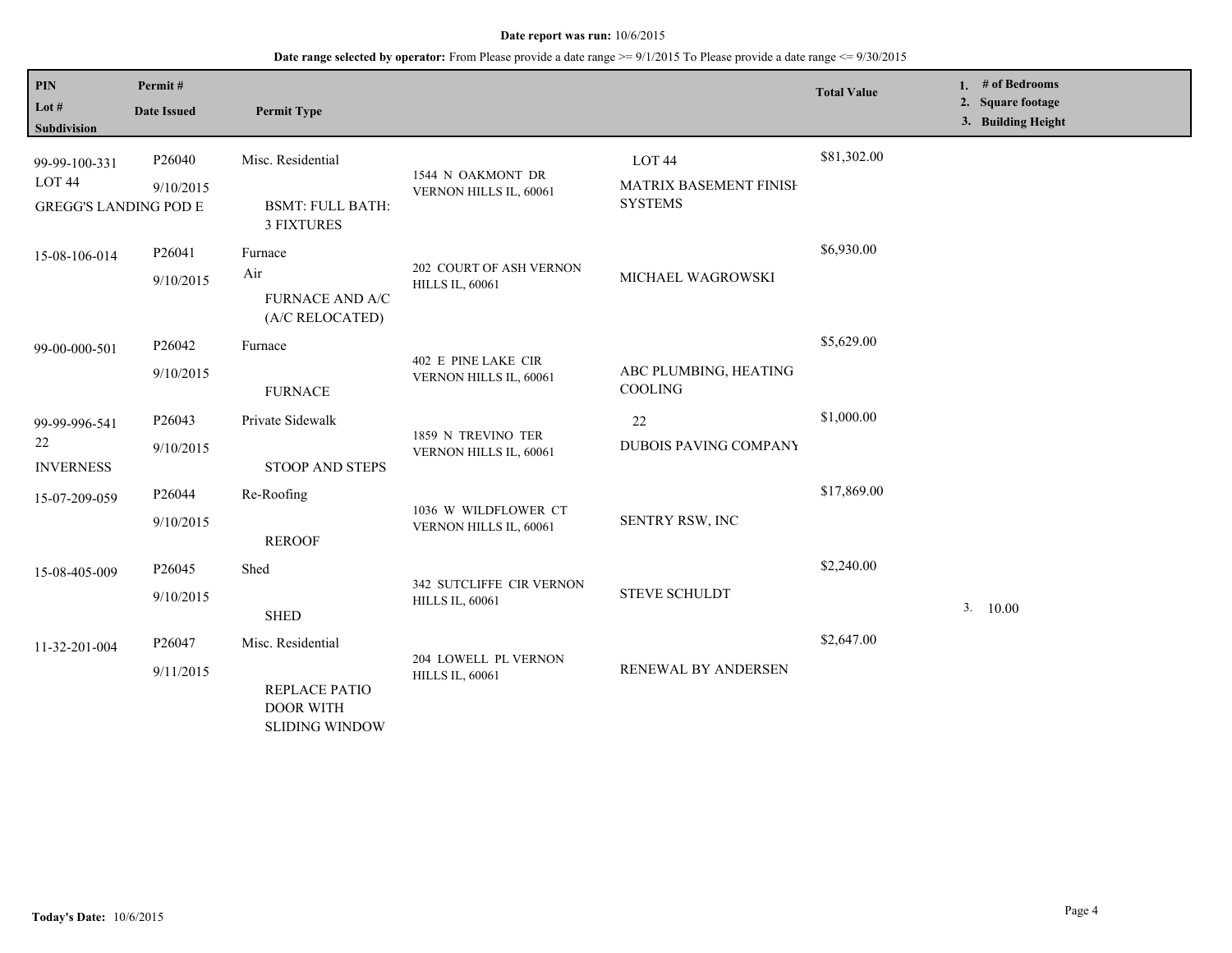| PIN<br>Lot $#$<br><b>Subdivision</b> | Permit#<br><b>Date Issued</b> | <b>Permit Type</b>                                                                                                                                                                                                                                                                                 |                                                |                     | <b>Total Value</b> | 1. # of Bedrooms<br>2. Square footage<br>3. Building Height |
|--------------------------------------|-------------------------------|----------------------------------------------------------------------------------------------------------------------------------------------------------------------------------------------------------------------------------------------------------------------------------------------------|------------------------------------------------|---------------------|--------------------|-------------------------------------------------------------|
| 15-08-107-030                        | P26049<br>9/11/2015           | 1&2 Family Addition<br>1 & 2 Family Alteration<br><b>CONVERT</b><br><b>EXISTING GARAGE</b><br><b>INTO DINING</b><br>ROOM AND EXTRA<br>BR.<br>ADD NEW BR<br><b>W/FPLC AND</b><br><b>GARAGE ONTO</b><br>REAR OF HOUSE.<br>(1 EXISTING BR<br>CONVERTED INTO<br><b>CLOSET) HOUSE</b><br>TO HAVE 4 BRS. | 502 CHERRY VALLEY RD<br>VERNON HILLS IL, 60061 | <b>ISAAC TORRES</b> | \$23,000.00        |                                                             |
| 15-08-107-030                        | P26049<br>9/11/2015           | 1&2 Family Addition<br>1 & 2 Family Alteration<br><b>CONVERT</b><br><b>EXISTING GARAGE</b><br><b>INTO DINING</b><br>ROOM AND EXTRA<br>BR.<br>ADD NEW BR<br><b>W/FPLC AND</b><br><b>GARAGE ONTO</b><br>REAR OF HOUSE.<br>(1 EXISTING BR<br>CONVERTED INTO<br><b>CLOSET) HOUSE</b><br>TO HAVE 4 BRS. | 502 CHERRY VALLEY RD<br>VERNON HILLS IL, 60061 | <b>ISAAC TORRES</b> | \$23,000.00        |                                                             |
| 15-08-401-062                        | P26050<br>9/11/2015           | Driveway/Slab<br><b>DRIVEWAY</b>                                                                                                                                                                                                                                                                   | 744 NOBLE CIR VERNON<br><b>HILLS IL, 60061</b> | KENNETH R MARGULES  | \$2,875.00         |                                                             |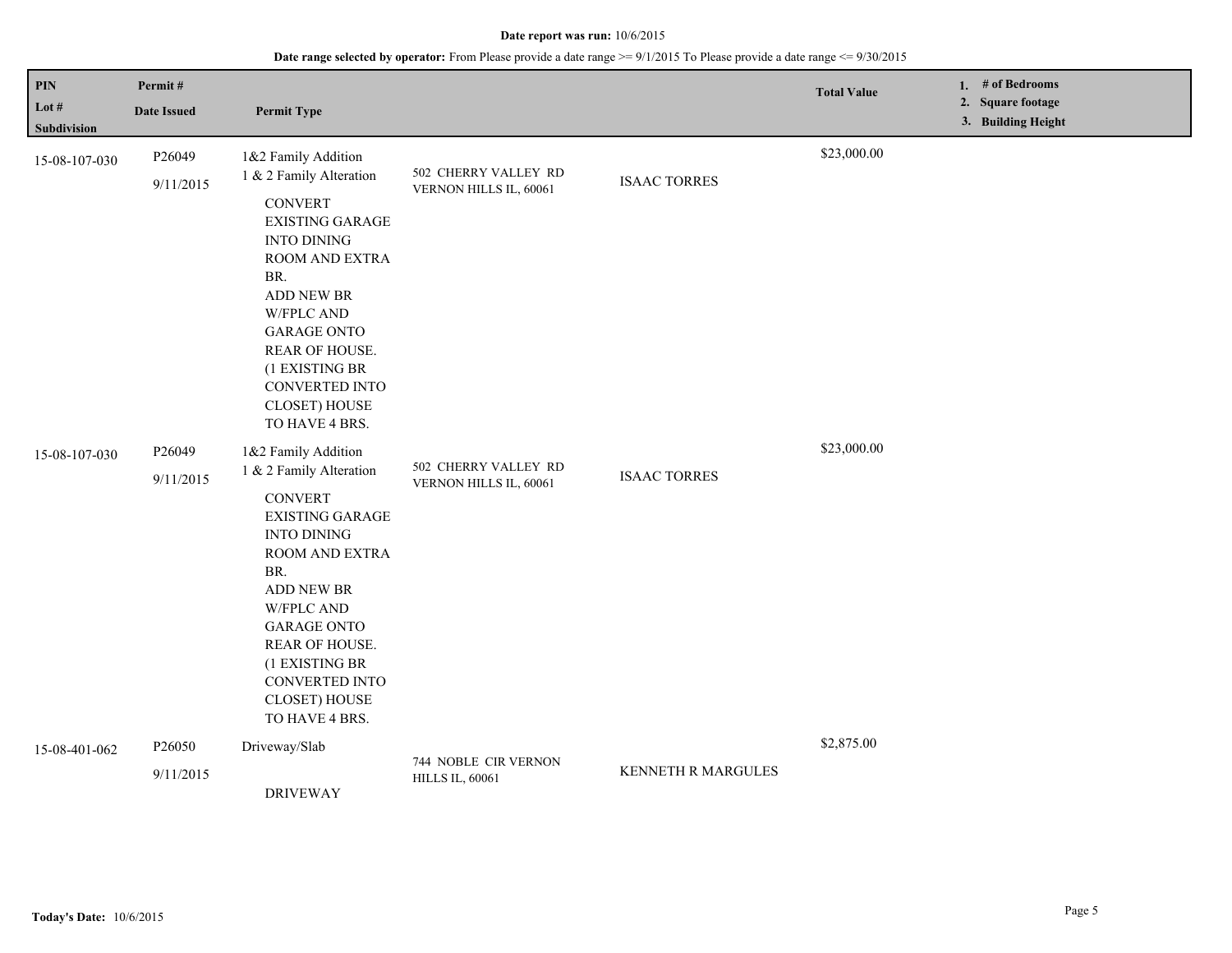| PIN<br>Lot $#$<br>Subdivision                               | Permit#<br><b>Date Issued</b>   | <b>Permit Type</b>                                                                                   |                                                  |                                        | <b>Total Value</b> | 1. $#$ of Bedrooms<br>2. Square footage<br>3. Building Height |
|-------------------------------------------------------------|---------------------------------|------------------------------------------------------------------------------------------------------|--------------------------------------------------|----------------------------------------|--------------------|---------------------------------------------------------------|
| 99-99-101-573<br>POD 18, LOT 7                              | P26051<br>9/14/2015             | 1 & 2 Family New<br>LOT 7, POD 18,<br><b>SINGLE FAMILY 4</b><br><b>BR, 4.5 BTHS</b>                  | 1916 LAKE CHARLES<br>VERNON HILLS IL, 60061      | NOTTINGHAM BUILDERS                    | \$725,000.00       | 1.4.0<br>2. 3,895.00                                          |
| 15-08-412-014                                               | P26052<br>9/14/2015             | Re-Roofing<br><b>REROOFING</b>                                                                       | 20 W SUSSEX CIR VERNON<br><b>HILLS IL, 60061</b> | AVONDALE ROOFING INC                   | \$18,650.00        |                                                               |
| 15-08-206-017                                               | P26053<br>9/14/2015             | Siding/Soffit/Fascia<br><b>RE-SIDING</b>                                                             | 18 MANCHESTER LN<br>VERNON HILLS IL, 60061       | <b>RCC PLUS</b>                        | \$6,091.00         |                                                               |
| 99-00-000-011                                               | P26054<br>9/14/2015             | Siding/Soffit/Fascia<br><b>SIDING</b>                                                                | 1079 W WARREN LN<br>VERNON HILLS IL, 60061       | <b>RCC PLUS</b>                        | \$19,940.00        |                                                               |
| 15-08-220-005                                               | P <sub>26055</sub><br>9/14/2015 | Siding/Soffit/Fascia<br><b>SIDING</b>                                                                | 335 S SOUTHGATE DR<br>VERNON HILLS IL, 60061     | <b>RCC PLUS</b>                        | \$10,875.00        |                                                               |
| 11-28-309-016<br>LOT 45, POD 18                             | P26056<br>9/14/2015             | 1 & 2 Family New<br>4 BR, 4 BTH,<br>SINGLE FAMILY,<br>LOT 45, POD 18                                 | 1747 LAKE CHARLES<br>VERNON HILLS IL, 60061      | <b>ICON BUILDING GROUP</b>             | \$628,091.00       | 1. $4.0$<br>2. $3,706.00$                                     |
| 15-05-426-007                                               | P26057<br>9/14/2015             | Fence<br><b>FENCE</b>                                                                                | 111 APPIAN WAY VERNON<br><b>HILLS IL, 60061</b>  | <b>JOHN A ROMANI</b>                   | \$3,030.00         |                                                               |
| 99-99-999-507<br>LOT <sub>4</sub><br><b>GREGG'S LANDING</b> | P26058<br>9/14/2015             | Misc. Residential<br><b>BASEMENT: FULL</b><br><b>BATH &amp;</b><br>KITCHENETTE: 4<br><b>FIXTURES</b> | 288 E COREYS CT VERNON<br><b>HILLS IL, 60061</b> | 17<br>LOT 4<br><b>GCM CONSTRUCTION</b> | \$26,000.00        |                                                               |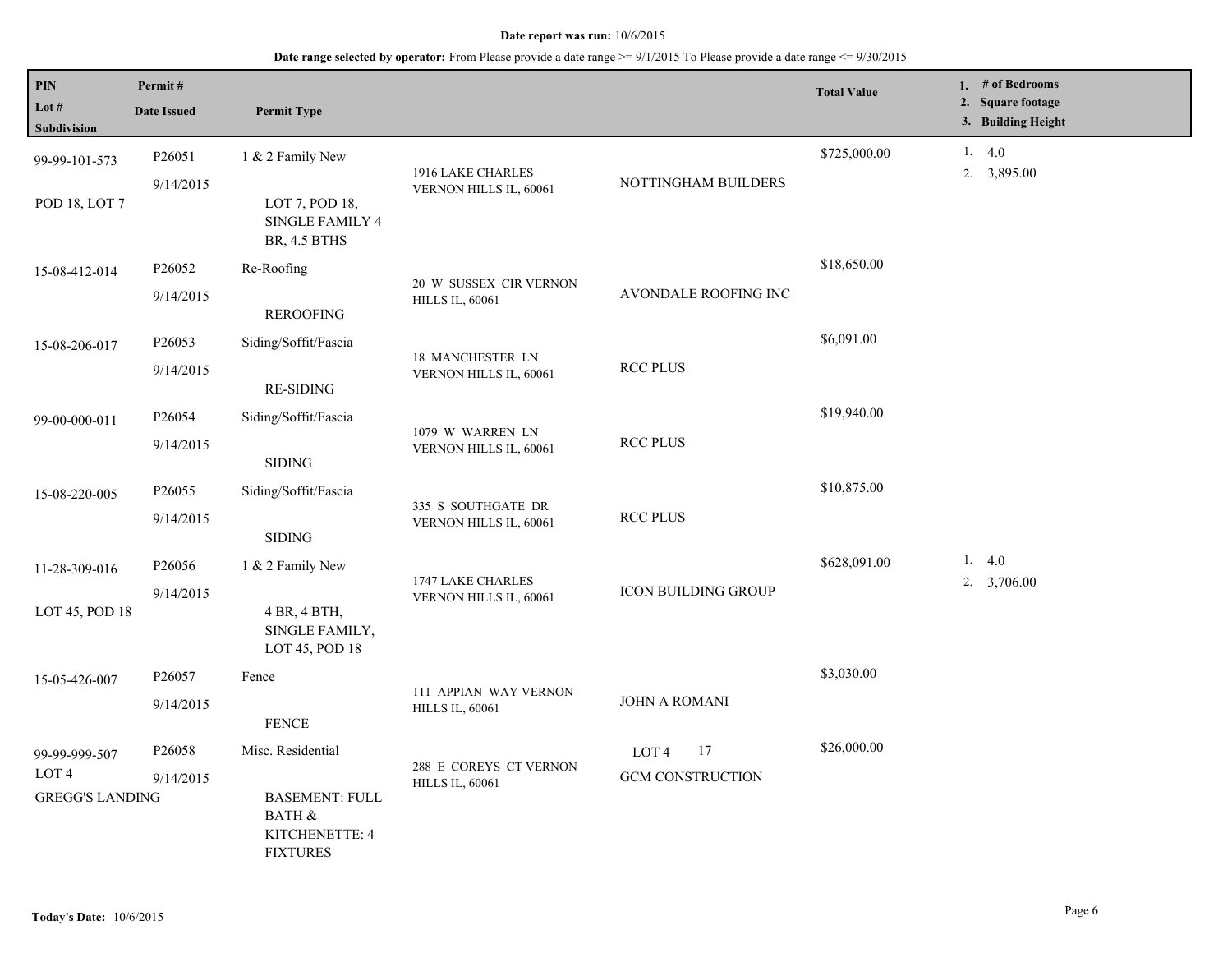| PIN<br>Lot #  | Permit#<br><b>Date Issued</b>               | <b>Permit Type</b>         |                                                |                                          | <b>Total Value</b> | 1. # of Bedrooms<br>2. Square footage |
|---------------|---------------------------------------------|----------------------------|------------------------------------------------|------------------------------------------|--------------------|---------------------------------------|
| Subdivision   |                                             |                            |                                                |                                          |                    | 3. Building Height                    |
| 99-99-992-155 | P26059                                      | Furnace                    |                                                |                                          | \$7,827.00         |                                       |
|               | 9/15/2015                                   | Air                        | 2069 N INVERNESS DR<br>VERNON HILLS IL, 60061  | DIANNE HENNING                           |                    |                                       |
|               |                                             | FURNACE AND AC             |                                                |                                          |                    |                                       |
| 15-08-213-009 | P26061                                      | Fence                      | 353 EVERGREEN DR                               |                                          | \$4,900.00         |                                       |
|               | 9/16/2015                                   | <b>FENCE</b>               | VERNON HILLS IL, 60061                         | MEIER'S OUTDOOR WORLD                    |                    |                                       |
| 15-09-102-006 | P26064                                      | Air Conditioning           |                                                |                                          | \$5,100.00         |                                       |
|               | 9/16/2015                                   |                            | 12 LINDON LN VERNON<br><b>HILLS IL, 60061</b>  | FOUR SEASONS INC                         |                    |                                       |
|               |                                             | A/C                        |                                                |                                          |                    |                                       |
| 15-08-405-001 | P26065                                      | Driveway/Slab              | 315 RICHMOND LN VERNON                         |                                          | \$2,400.00         |                                       |
|               | 9/16/2015                                   | <b>DRIVEWAY</b>            | <b>HILLS IL, 60061</b>                         | PATRIOT MAINTENANCE IN                   |                    |                                       |
| 15-08-114-012 | P26066                                      | Fence                      |                                                |                                          | \$4,800.00         |                                       |
|               | 9/16/2015                                   |                            | 634 WILLIAMS WAY                               | <b>ANDRES ROJAS</b>                      |                    |                                       |
|               |                                             | <b>FENCE</b>               | VERNON HILLS IL, 60061                         |                                          |                    | 3.<br>4.00                            |
| 15-09-108-008 | P26067                                      | Private Sidewalk           | 383 S HOBBLE BUSH LN<br>VERNON HILLS IL, 60061 | RUFFOLO, INC.                            | \$10,000.00        |                                       |
|               | 9/16/2015                                   |                            |                                                |                                          |                    |                                       |
|               |                                             | WALKWAY AND<br>FRONT PORCH |                                                |                                          |                    |                                       |
| 15-05-420-015 | P <sub>26068</sub>                          | Re-Roofing                 | 216 ATLANTIC DR VERNON                         |                                          | \$10,740.00        |                                       |
|               | 9/17/2015                                   | <b>REROOF</b>              | <b>HILLS IL, 60061</b>                         | <b>GOLD STANDARD</b><br>RESTORATIONS INC |                    |                                       |
| 15-06-414-013 | P26069                                      | Driveway/Slab              |                                                |                                          | \$2,450.00         |                                       |
|               | 9/17/2015                                   | <b>DRIVEWAY</b>            | 59 N ROYAL OAK DR<br>VERNON HILLS IL, 60061    | <b>DAVE DAHM</b>                         |                    |                                       |
| 15-04-305-043 | P26071                                      | Misc. Residential          |                                                |                                          | \$300.00           |                                       |
|               | 9/17/2015                                   |                            | 113 ALLENTOWN CT<br>VERNON HILLS IL, 60061     | PHIL SIMONPIETRI                         |                    |                                       |
|               | RELOCATE DRAIN<br>FOR WASHER, OTC<br>PER RH |                            |                                                |                                          |                    |                                       |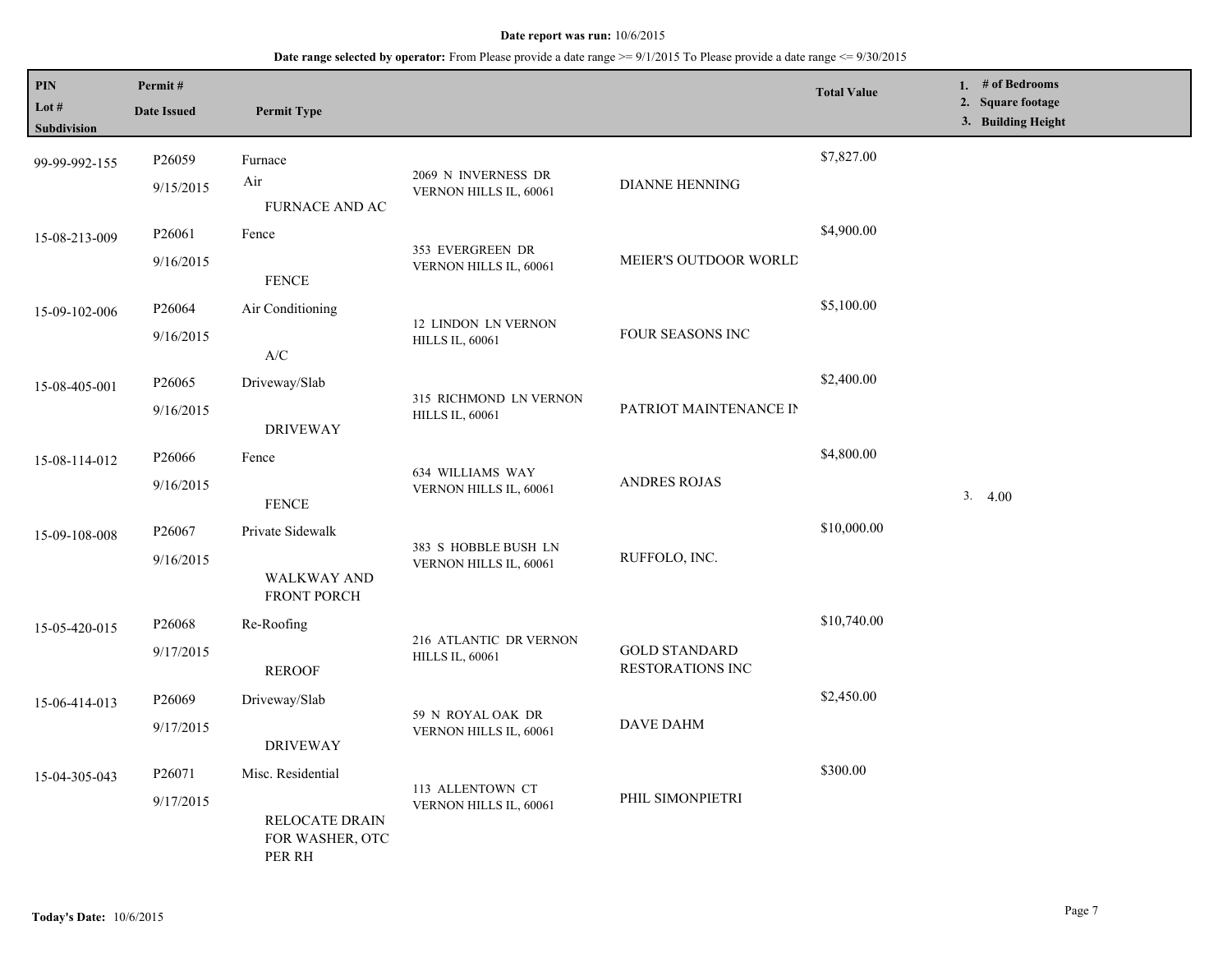| <b>PIN</b><br>Lot #<br>Subdivision | Permit#<br><b>Date Issued</b> | <b>Permit Type</b>                                                                                  |                                                 |                                  | <b>Total Value</b> | 1. # of Bedrooms<br>2. Square footage<br>3. Building Height |
|------------------------------------|-------------------------------|-----------------------------------------------------------------------------------------------------|-------------------------------------------------|----------------------------------|--------------------|-------------------------------------------------------------|
| 15-06-410-001                      | P26073<br>9/18/2015           | Siding/Soffit/Fascia<br><b>SIDING</b>                                                               | 123 JULIE LN VERNON<br><b>HILLS IL, 60061</b>   | <b>FELDCO</b>                    | \$1,870.00         |                                                             |
| 15-07-209-043                      | P26075<br>9/18/2015           | Re-Roofing<br><b>RE ROOF</b>                                                                        | 100 S THORNE GROVE DR<br>VERNON HILLS IL, 60061 | LOCAL ROOFING COMPAN'<br>(UNLTD) | \$13,570.00        |                                                             |
| 15-08-104-039                      | P26079<br>9/21/2015           | Private Sidewalk<br>Driveway<br>REPLACE &<br>REMOVE DRIVE &<br><b>PRIVATE</b><br><b>SIDEWALK</b>    | 589 WILLIAMS WAY<br>VERNON HILLS IL, 60061      | KOULIS CONCRETE<br>CONSTRUCTION  | \$4,900.00         |                                                             |
| 99-99-996-329                      | P26080<br>9/21/2015           | Misc. Residential<br><b>REPLACE</b><br><b>BALCONY</b>                                               | 320 CHERRYWOOD CT<br>VERNON HILLS IL, 60061     | FRANCIS J FERRARO INC            | \$4,500.00         |                                                             |
| 15-08-220-004                      | P26081<br>9/21/2015           | Driveway/Slab<br>DRIVEWAY,<br><b>RELAY BRICK</b><br>PAVER RIBBONS<br>WHEN ASPHALT IS<br><b>DONE</b> | 323 S SOUTHGATE ST<br>VERNON HILLS IL, 60061    |                                  | \$1,000.00         |                                                             |
| 99-99-996-500                      | P26082<br>9/21/2015           | Misc. Residential<br><b>BALCONY</b><br><b>REPLACEMENT</b>                                           | 337 WESTWOOD CT<br>VERNON HILLS IL, 60061       | FRANCIS J FERRARO INC            | \$4,500.00         |                                                             |
| 99-99-101-573<br>POD 18, LOT 7     | P26083<br>9/21/2015           | Fire Sprinklers<br>FIRE SPRINKLER                                                                   | 1916 LAKE CHARLES<br>VERNON HILLS IL, 60061     | ORION FIRE PROTECTION            | \$11,600.00        |                                                             |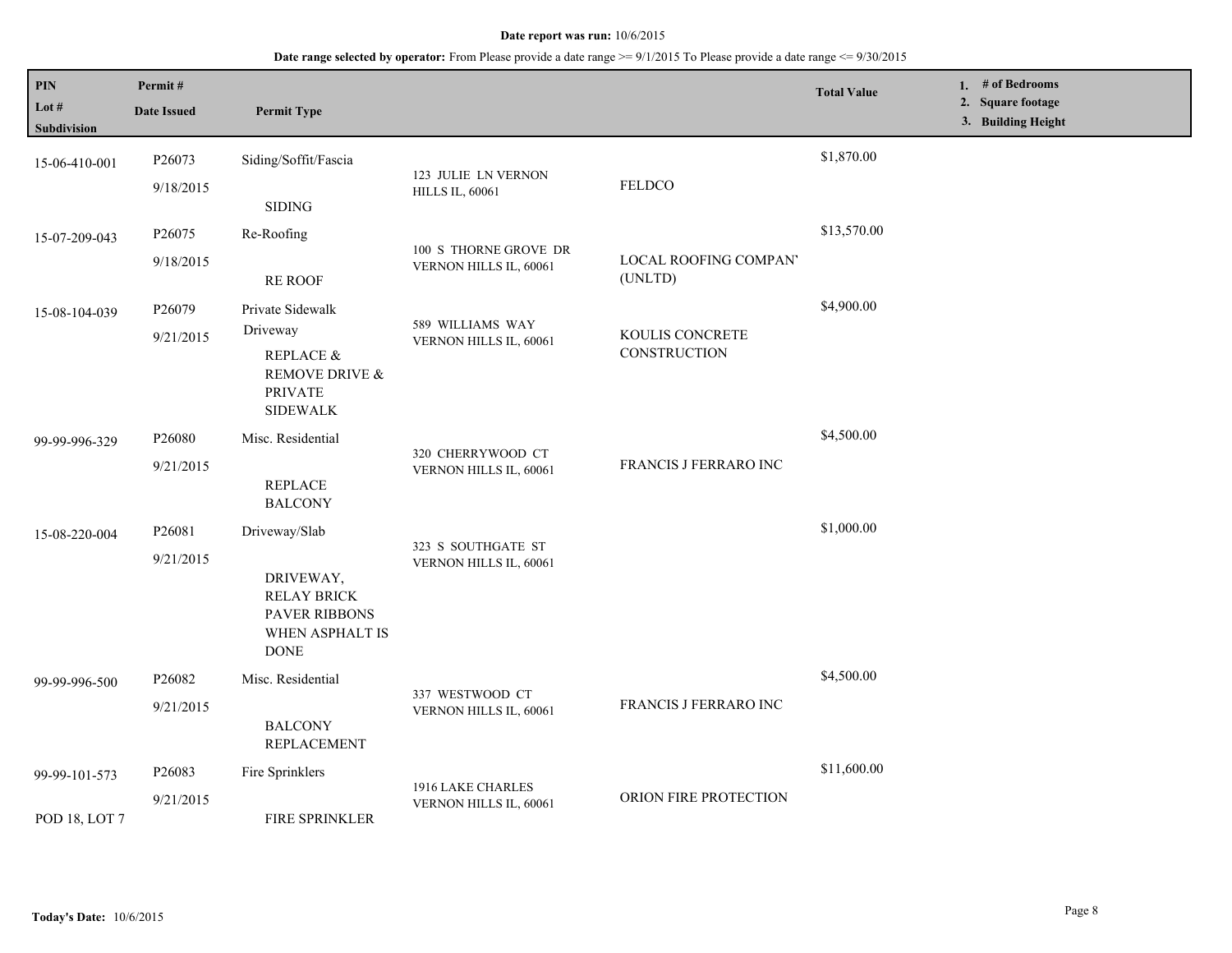| PIN<br>Lot $#$<br><b>Subdivision</b> | Permit#<br><b>Date Issued</b> | <b>Permit Type</b>                                                                                                              |                                                  |                                             | <b>Total Value</b> | 1. # of Bedrooms<br>2. Square footage<br>3. Building Height |
|--------------------------------------|-------------------------------|---------------------------------------------------------------------------------------------------------------------------------|--------------------------------------------------|---------------------------------------------|--------------------|-------------------------------------------------------------|
|                                      |                               |                                                                                                                                 |                                                  |                                             |                    |                                                             |
| 11-28-309-016                        | P26084                        | Fire Sprinklers                                                                                                                 | 1747 LAKE CHARLES                                |                                             | \$8,700.00         |                                                             |
| LOT 45, POD 18                       | 9/21/2015                     | FIRE SPRINKLER                                                                                                                  | VERNON HILLS IL, 60061                           | ORION FIRE PROTECTION                       |                    |                                                             |
| 99-99-996-721                        | P26085                        | Re-Roofing                                                                                                                      |                                                  |                                             | \$14,900.00        |                                                             |
|                                      | 9/21/2015                     | <b>REROOF</b>                                                                                                                   | 1950 N OLYMPIC DR<br>VERNON HILLS IL, 60061      | AMERICAN BUILDING<br>CONTRACTORS INC-UNLIM  |                    |                                                             |
| 99-99-994-432                        | P <sub>26087</sub>            | Misc. Residential                                                                                                               |                                                  |                                             | \$2,400.00         |                                                             |
| 9/22/2015                            |                               | <b>R&amp;R BALCONY</b>                                                                                                          | 442 HARRISON CT VERNON<br><b>HILLS IL, 60061</b> | <b>AMRON MAINTENANCE</b><br>SERVICES, INC.  |                    |                                                             |
| 99-99-994-471                        | P26088                        | Misc. Residential                                                                                                               |                                                  |                                             | \$2,400.00         |                                                             |
|                                      | 9/22/2015                     | <b>456 HARRISON CT VERNON</b><br><b>AMRON MAINTENANCE</b><br><b>HILLS IL, 60061</b><br>SERVICES, INC.<br><b>R&amp;R BALCONY</b> |                                                  |                                             |                    |                                                             |
| 99-99-994-716                        | P26092                        | Re-Roofing                                                                                                                      |                                                  |                                             | \$9,925.00         |                                                             |
|                                      | 9/22/2015                     | <b>REROOF</b>                                                                                                                   | 521 S SUPERIOR ST<br>VERNON HILLS IL, 60061      | COUNTRYSIDE ROOFING SI<br>& WINDOWS (UNLTD) |                    |                                                             |
| 99-99-100-092                        | P26093                        | Water Heater                                                                                                                    |                                                  | $16-2$                                      | \$1,000.00         |                                                             |
| $16-2$<br><b>SHADOW CREEK</b>        | 9/22/2015                     | <b>WATER HEATER</b>                                                                                                             | 218 W SHADOW CREEK CIR<br>VERNON HILLS IL, 60061 | KATHRYN GARRITY                             |                    |                                                             |
| 15-08-211-019                        | P26094                        | Siding/Soffit/Fascia                                                                                                            |                                                  |                                             | \$1,800.00         |                                                             |
|                                      | 9/22/2015                     | <b>SIDING</b>                                                                                                                   | 101 COUNTRY CLUB LN<br>VERNON HILLS IL, 60061    | <b>GEORGINA LILLO</b>                       |                    |                                                             |
| 99-99-992-503                        | P <sub>26095</sub>            | Re-Roofing                                                                                                                      |                                                  |                                             | \$13,900.00        |                                                             |
|                                      | 9/23/2015                     | <b>REROOF</b>                                                                                                                   | 224 COURT OF SHOREWOOD<br>VERNON HILLS IL, 60061 | TRAVER CONSTRUCTION, I<br>(LTD)             |                    |                                                             |
| 15-06-404-030                        | P26096                        | Fence                                                                                                                           |                                                  |                                             | \$3,000.00         |                                                             |
|                                      | 9/23/2015                     | <b>FENCE</b>                                                                                                                    | 155 N SOUTHFIELD DR<br>VERNON HILLS IL, 60061    | DAN DOCZI                                   |                    | 3.4.00                                                      |
| 99-99-992-203                        | P26100                        | Re-Roofing                                                                                                                      |                                                  |                                             | \$11,564.00        |                                                             |
|                                      | 9/24/2015                     | <b>REROOF</b>                                                                                                                   | 2084 N INVERNESS DR<br>VERNON HILLS IL, 60061    | AMERICAN BUILDING<br>CONTRACTORS INC-UNLIM  |                    |                                                             |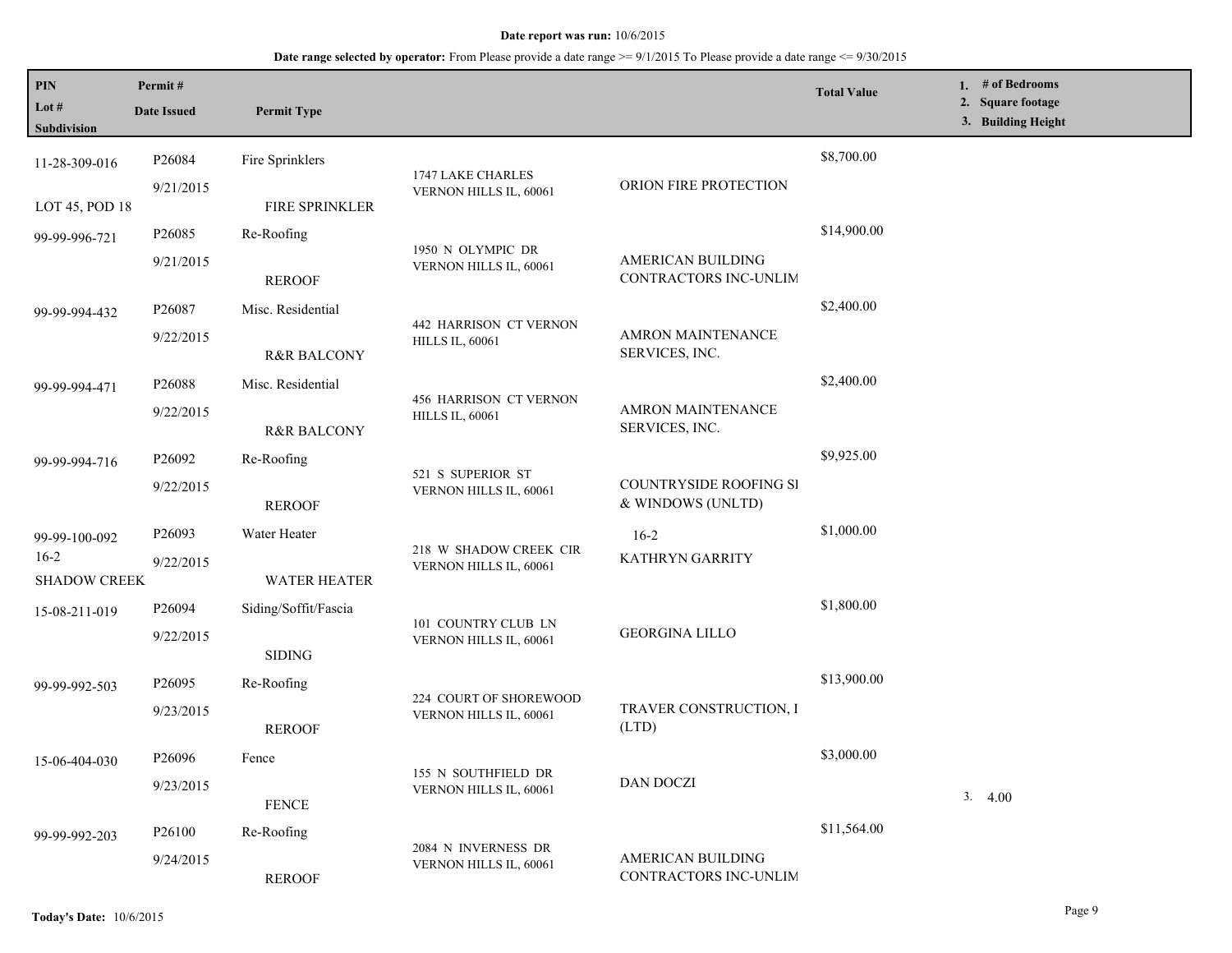## **Date range selected by operator:** From Please provide a date range >= 9/1/2015 To Please provide a date range <= 9/30/2015

| PIN<br>Lot #<br><b>Subdivision</b>                                 | Permit#<br><b>Date Issued</b>   | <b>Permit Type</b>                                   |                                                 |                                                            | <b>Total Value</b> | 1. # of Bedrooms<br>2. Square footage<br>3. Building Height |
|--------------------------------------------------------------------|---------------------------------|------------------------------------------------------|-------------------------------------------------|------------------------------------------------------------|--------------------|-------------------------------------------------------------|
| 15-16-101-028                                                      | P26102<br>9/24/2015             | Driveway/Slab<br>DRIVEWAY,<br>APRON, PRIVATE<br>WALK | 788 CREEK BEND DR<br>VERNON HILLS IL, 60061     | <b>MARK A ANDERSON</b>                                     | \$5,000.00         |                                                             |
| 15-05-204-033                                                      | P26103<br>9/24/2015             | Re-Roofing<br><b>REROOF</b>                          | 400 ALEXANDRIA DR<br>VERNON HILLS IL, 60061     | FIJI CONSTRUCTION                                          | \$10,305.00        |                                                             |
| 15-04-310-001                                                      | P26104<br>9/24/2015             | Patio<br><b>PATIO</b>                                | 7 ANNAPOLIS DR VERNON<br><b>HILLS IL, 60061</b> | <b>DREW VENUS</b>                                          | \$9,000.00         |                                                             |
| 99-99-100-331<br>LOT <sub>44</sub><br><b>GREGG'S LANDING POD E</b> | P <sub>26106</sub><br>9/25/2015 | Lawn Sprinklers<br><b>LAWN SPRINKLER</b>             | 1544 N OAKMONT DR<br>VERNON HILLS IL, 60061     | LOT <sub>44</sub><br>AMERICAN NATIONAL<br><b>SPRINKLER</b> | \$4,400.00         |                                                             |
| 15-08-207-023                                                      | P <sub>26107</sub><br>9/28/2015 | Patio<br><b>PATIO</b>                                | 120 MONTEREY DR<br>VERNON HILLS IL, 60061       | <b>DAVID J HANSON</b>                                      | \$3,245.00         |                                                             |
| 15-05-413-001                                                      | P26108<br>9/28/2015             | Re-Roofing<br><b>REROOF</b>                          | 209 MYSTIC PL VERNON<br><b>HILLS IL, 60061</b>  | X-ESS EXTERIORS, INC.                                      | \$8,000.00         |                                                             |
| 11-32-401-002                                                      | P26110<br>9/28/2015             | Furnace<br><b>FURNACE</b>                            | 1101 SWINBURNE PL<br>VERNON HILLS IL, 60061     | FOUR SEASONS INC                                           | \$2,450.00         |                                                             |
| 99-99-991-066                                                      | P <sub>26111</sub><br>9/28/2015 | Water Heater<br><b>WATER HEATER</b>                  | 1253 GEORGETOWN WAY<br>VERNON HILLS IL, 60061   | ALL STAR PLUMBING                                          | \$700.00           |                                                             |
| 99-99-991-607                                                      | P26112<br>9/28/2015             | Siding/Soffit/Fascia<br><b>SIDING</b>                | 16 ASPEN DR VERNON<br><b>HILLS IL, 60061</b>    | <b>TJ BEAM</b>                                             | \$7,800.00         |                                                             |

L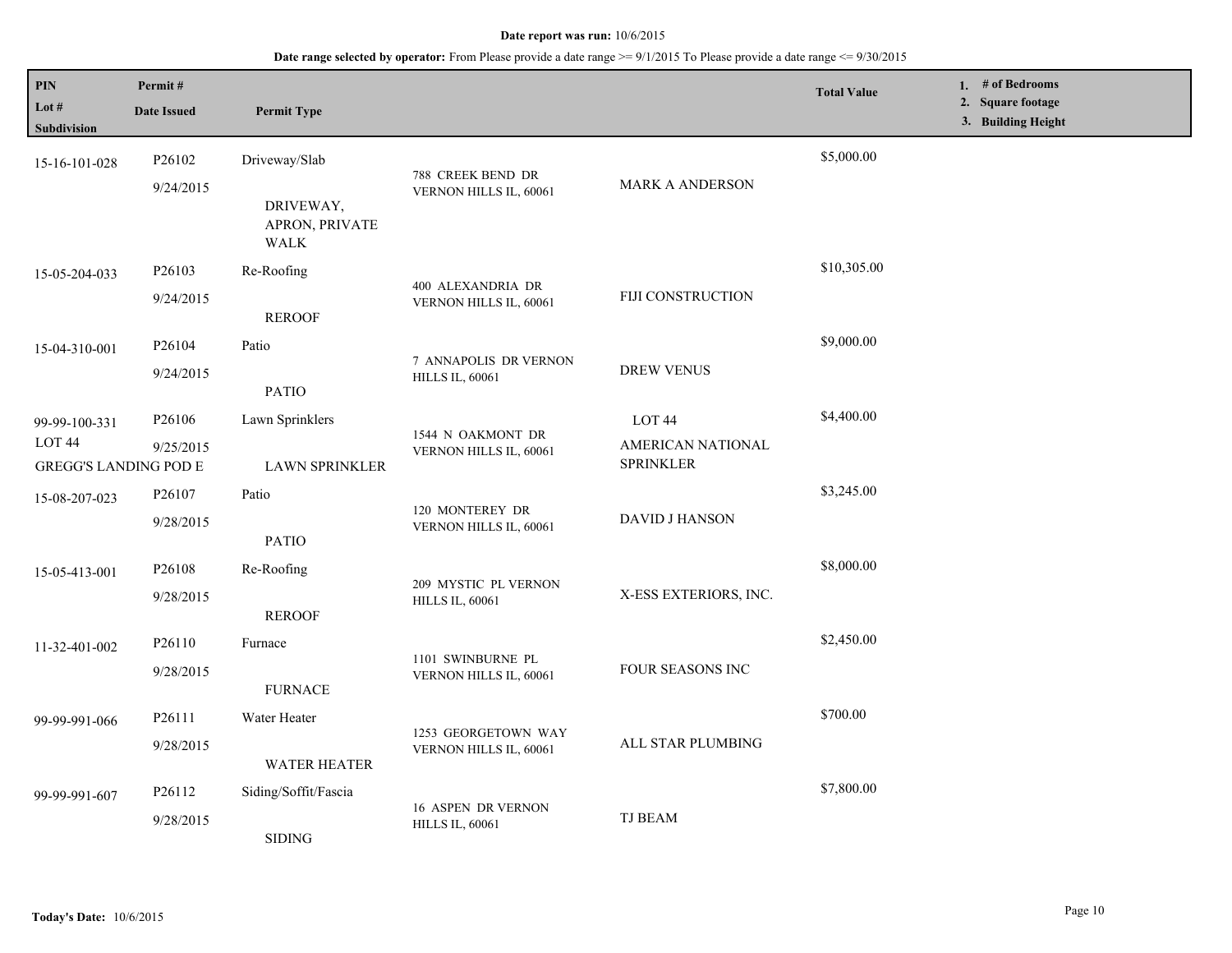| PIN<br>Lot #<br>Subdivision                | Permit#<br><b>Date Issued</b>   | <b>Permit Type</b>                                         |                                                |                                     | <b>Total Value</b> | 1. # of Bedrooms<br>2. Square footage<br>3. Building Height |
|--------------------------------------------|---------------------------------|------------------------------------------------------------|------------------------------------------------|-------------------------------------|--------------------|-------------------------------------------------------------|
| 99-99-992-099                              | P26113<br>9/28/2015             | Water Heater<br><b>WATER HEATER</b>                        | 2048 N TREVINO TER<br>VERNON HILLS IL, 60061   | ALL STAR PLUMBING                   | \$700.00           |                                                             |
| 99-99-990-191                              | P26114<br>9/29/2015             | Water Heater<br><b>WATER HEATER</b>                        | 1015 POLK CT VERNON<br><b>HILLS IL, 60061</b>  | ALL STAR PLUMBING                   | \$700.00           |                                                             |
| 15-08-220-024                              | P26115<br>9/29/2015             | Security System<br><b>SECURITY</b><br><b>SYSTEM</b>        | 304 W DANBURY DR<br>VERNON HILLS IL, 60061     | <b>DENISE RALPH</b>                 | \$500.00           |                                                             |
| 99-00-000-438<br>LOT $27$<br>POD 15 LOT 27 | P26118<br>9/29/2015             | Patio<br>PATIO, SEATWALL                                   | 1781 N SAWGRASS ST<br>VERNON HILLS IL, 60061   | LOT $27 \t15$<br>POUL'S LANDSCAPING | \$39,200.00        |                                                             |
| 15-08-411-022                              | P26119<br>9/29/2015             | Re-Roofing<br>Siding<br><b>REROOF AND</b><br><b>SIDING</b> | 202 NOBLE CIR VERNON<br><b>HILLS IL, 60061</b> | SIDING & WINDOWS GROU               | \$31,426.00        |                                                             |
| 99-99-994-584                              | P26120<br>9/30/2015             | Water Heater<br><b>WATER HEATER</b>                        | 490 E PINE LAKE CIR<br>VERNON HILLS IL, 60061  | <b>ARROW PLUMBING</b>               | \$1,500.00         |                                                             |
| 15-04-307-002                              | P26121<br>9/30/2015             | Patio<br>PATIO 20 x 15.<br><b>REMOVE DECK</b>              | 3 BEDFORD DR VERNON<br><b>HILLS IL, 60061</b>  | MISTRETTA LANDSCAPING               | \$4,900.00         |                                                             |
| 99-99-999-161                              | P26122<br>9/30/2015             | Water Heater<br><b>WATER HEATER</b>                        | 1453 N PINEHURST DR<br>VERNON HILLS IL, 60061  | <b>ARROW PLUMBING</b>               | \$1,500.00         |                                                             |
| 99-99-991-405                              | P <sub>26123</sub><br>9/30/2015 | Furnace<br><b>FURNACE</b>                                  | 1405 WENTWORTH CT<br>VERNON HILLS IL, 60061    | <b>FOUR SEASONS INC</b>             | \$2,005.00         |                                                             |